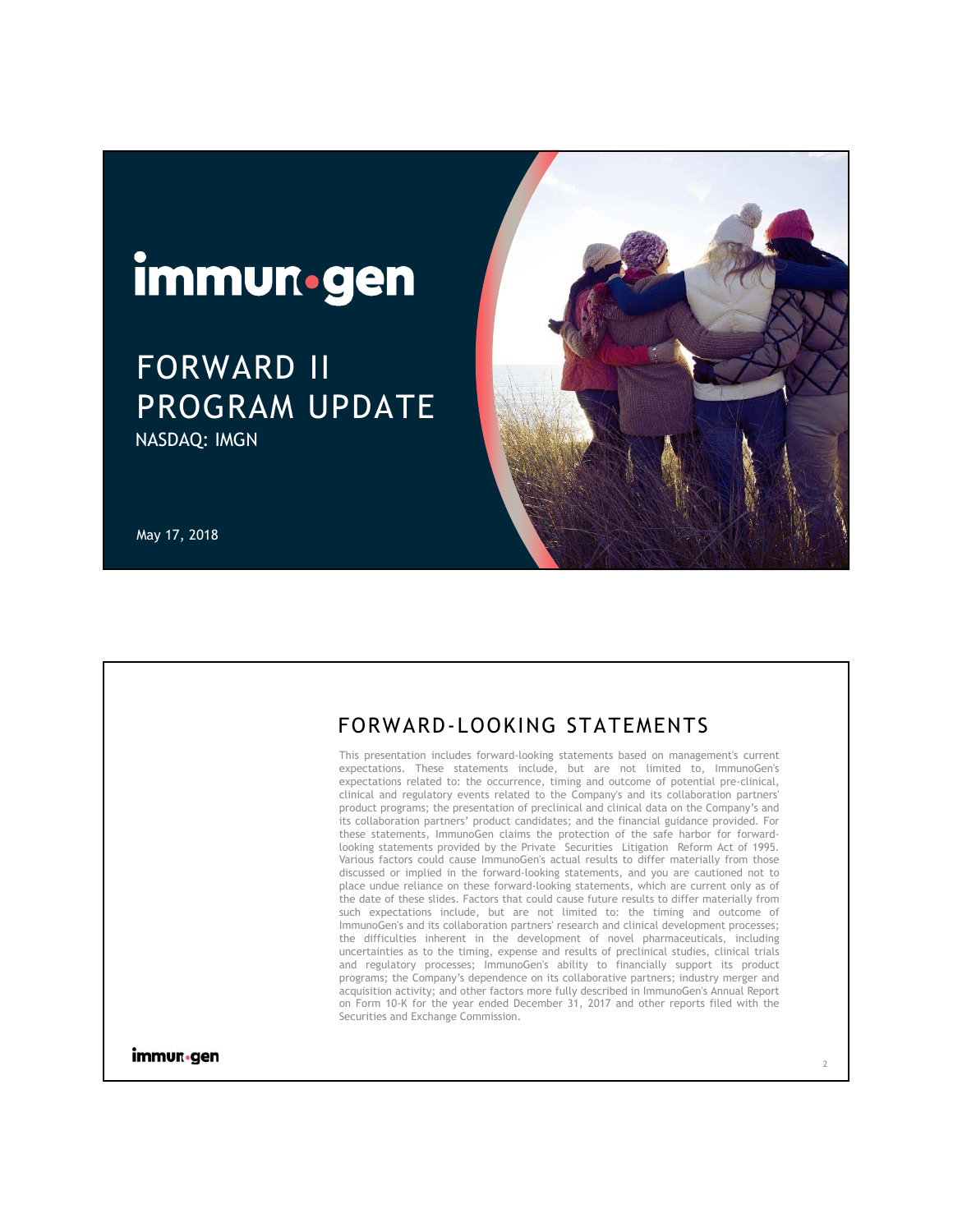### EXECUTING ON OUR HIGHEST STRATEGIC PRIORITY: MIRVETUXIMAB SORAVTANSINE



immun•gen

#### FORWARD I

 $\mathbf l$ 

- Patient enrollment completed ahead of schedule
- Trial continuing as planned following successful pre-specified interim futility analysis
- **Top-line data on-track to be reported in IH19**

#### FORWARD II

- Updated data from the Keytruda® cohort at SGO Annual Meeting
- Data from Avastin® expansion cohort in over 50 patients at ASCO 2018
- Updated data from carboplatin escalation cohort
- Initiated triplet cohort in January

#### CLINICAL COLLABORATIONS

- Co-sponsoring mirvetuximab + Rubraca<sup>®</sup> combination study in ovarian cancer with Clovis
- Multiple studies underway underway with NCCN in FRα-positive tumor types

Rubraca® is a registered trademark of Clovis 3

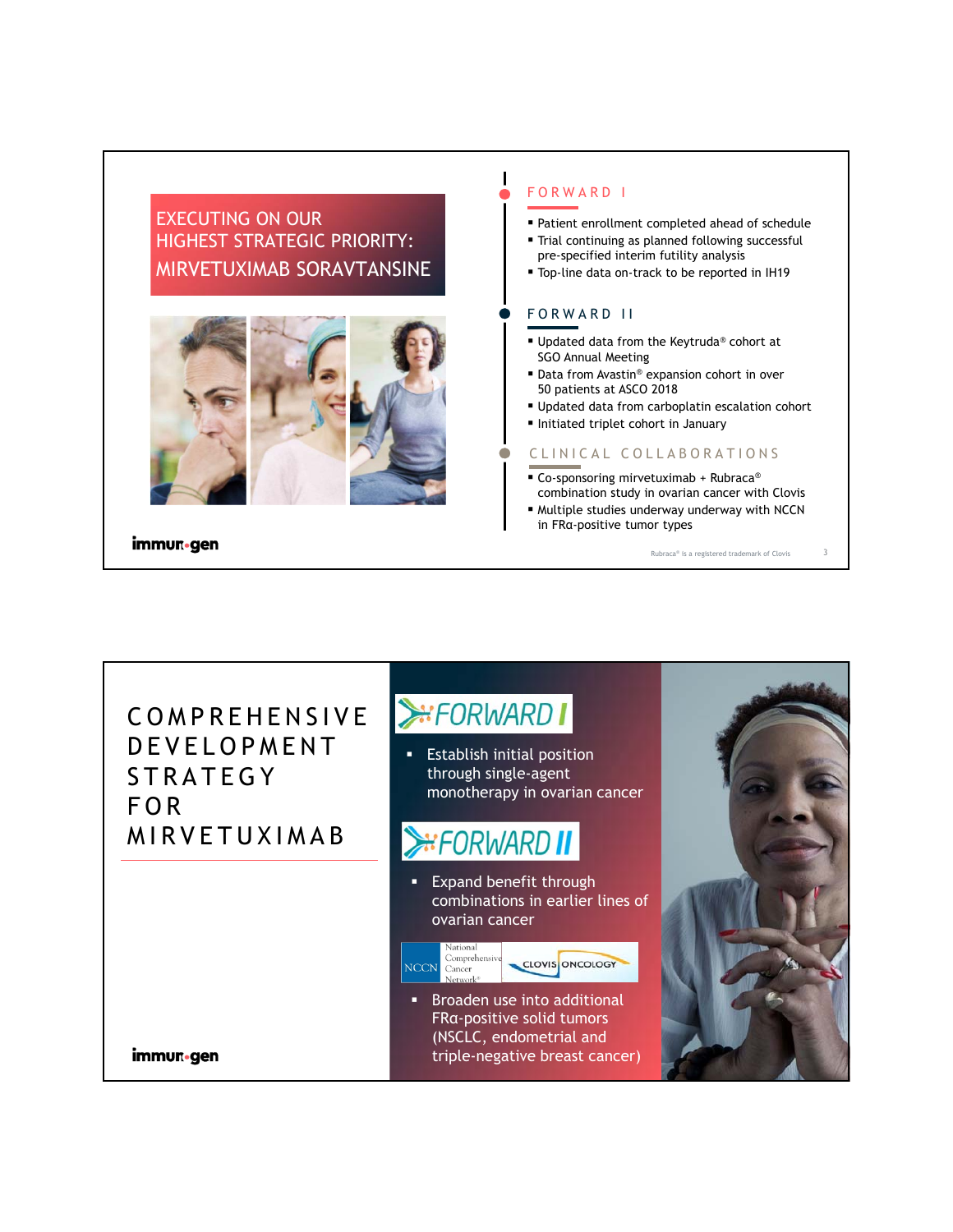

# NEED FOR EFFECTIVE COMBINATIONS

CURRENT TREATMENTS FOR BOTH PLATINUM-RESISTANT AND PLATINUM-SENSITIVE OVARIAN CANCER

| PLATINUM-RESISTANT OVARIAN CANCER |                                                                 |                       | PLATINUM-SENSITIVE OVARIAN CANCER |                                                                                                                                                                             |   |  |
|-----------------------------------|-----------------------------------------------------------------|-----------------------|-----------------------------------|-----------------------------------------------------------------------------------------------------------------------------------------------------------------------------|---|--|
|                                   | AURELIA <sup>1</sup>                                            |                       | OCEANS <sup>2</sup>               | GOG213 <sup>3</sup>                                                                                                                                                         |   |  |
| Regimen                           | Chemo/Avastin                                                   | Regimen               | Carbo/Gem                         | Carbo/Tax                                                                                                                                                                   |   |  |
| Median age                        | 61                                                              | Median age            | 61                                | 60                                                                                                                                                                          |   |  |
| Patient population                | Platinum resist 1-2 priors<br>$60\% - 1$ prior<br>40% - 2 prior | Patient<br>population | plat sensitive,<br>1 prior        | plat sensitive,<br>1 prior                                                                                                                                                  |   |  |
| Prior Avastin                     | 7%                                                              | Prior Avastin         | $\Omega$                          | 10%                                                                                                                                                                         |   |  |
| <b>ORR</b>                        | 27%                                                             | <b>ORR</b>            | 57%                               | 56%                                                                                                                                                                         |   |  |
| mPFS (mo)                         | $6.7(95\%5.7, 7.9)$                                             | mPFS (mo)             | $8.4(95\% 8.3, 9.7)$              | 10.4 (95% 9.7-11)                                                                                                                                                           |   |  |
| immur-gen                         |                                                                 |                       |                                   | <sup>1</sup> Pujade-Lauraine, et al., JCO 32:1302 (2014)<br><sup>2</sup> Aghajanian, et al., JCO 30:2039 (2012)<br><sup>3</sup> Coleman, et al., Lancet Oncol 18:779 (2017) | 6 |  |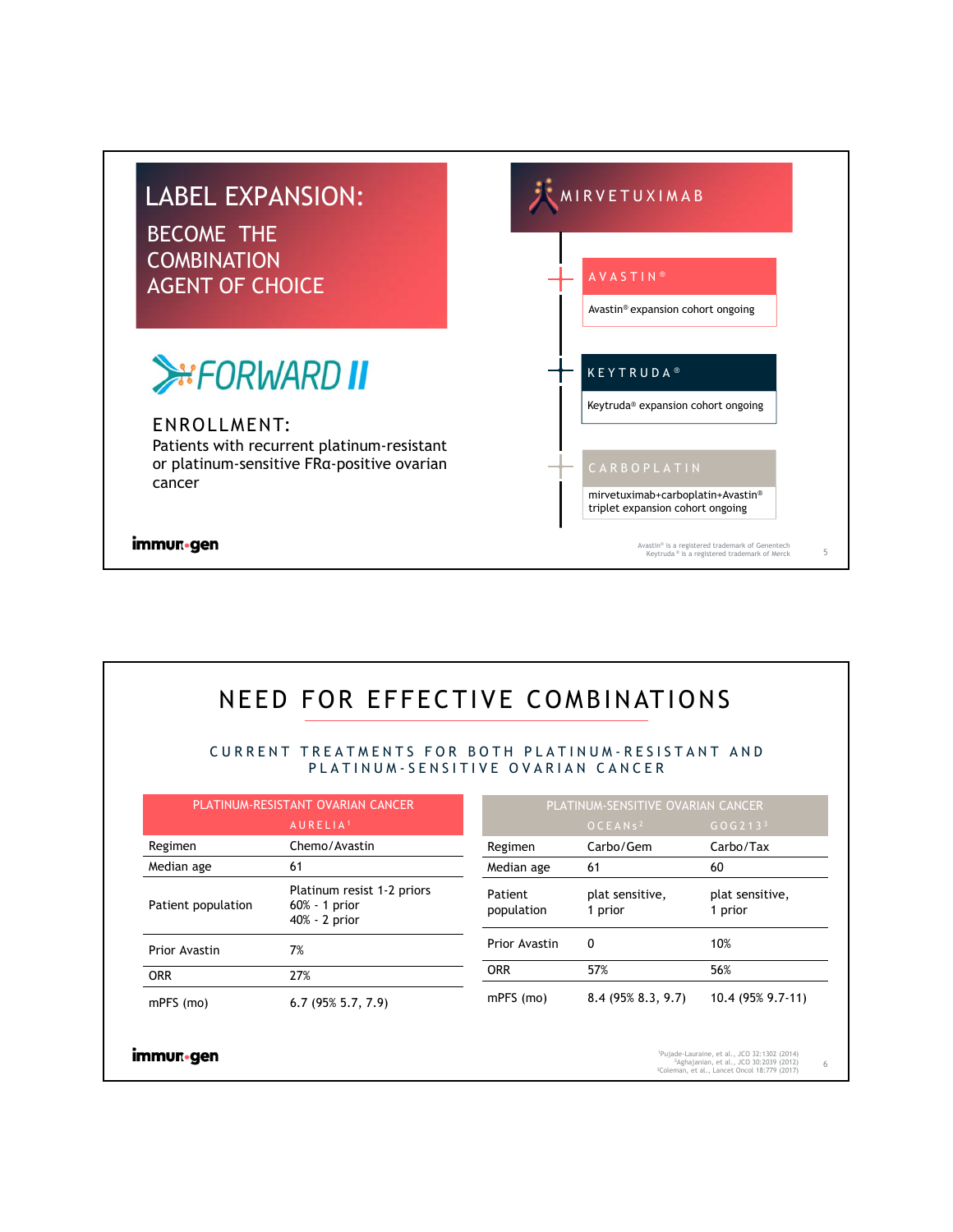|                | AVASTIN <sup>1</sup><br>HEAVILY PRE-TREATED PLATINUM-RESISTANT |                            | AV.<br><b>EXP</b> |
|----------------|----------------------------------------------------------------|----------------------------|-------------------|
|                | $MED + HIGH$                                                   | $MED + HIGH$<br>1-2 Priors |                   |
| ALL            | 1-3 Priors                                                     | Avastin-naïve              |                   |
| $(n=54)$       | $(n=23)$                                                       | $(n=16)$                   |                   |
| <b>43% ORR</b> | <b>48% ORR</b>                                                 | <b>50% ORR</b>             |                   |
| 7.8 months     | 9.9 months                                                     | 9.9 months                 |                   |
| mPFS           | mPFS                                                           | mPFS                       |                   |
| $10.6$ months  | $10.6$ months                                                  | 12.0 months                | ٠                 |
| <b>mDOR</b>    | <b>mDOR</b>                                                    | mDOR                       |                   |

# ASTIN **PANSION COHORT**

- vetuximab in combination with Avastin ws early evidence of anti-tumor activity h durable responses
- atest benefit seen among the subset of ients with medium or high FRα expression els, which is the population being studied he FORWARD I Phase 3 trial
- ouraging efficacy results support further Is of this novel therapeutic combination
- ety profile in line with known profiles of h agent

```
1ASCO 2018 O'Malley D., et al.
```
7

```
Avastin® is a registered trademark of its owner.
ORR: objective response rate; mPFS: median progression-free survival; mDOR: median duration of response
```
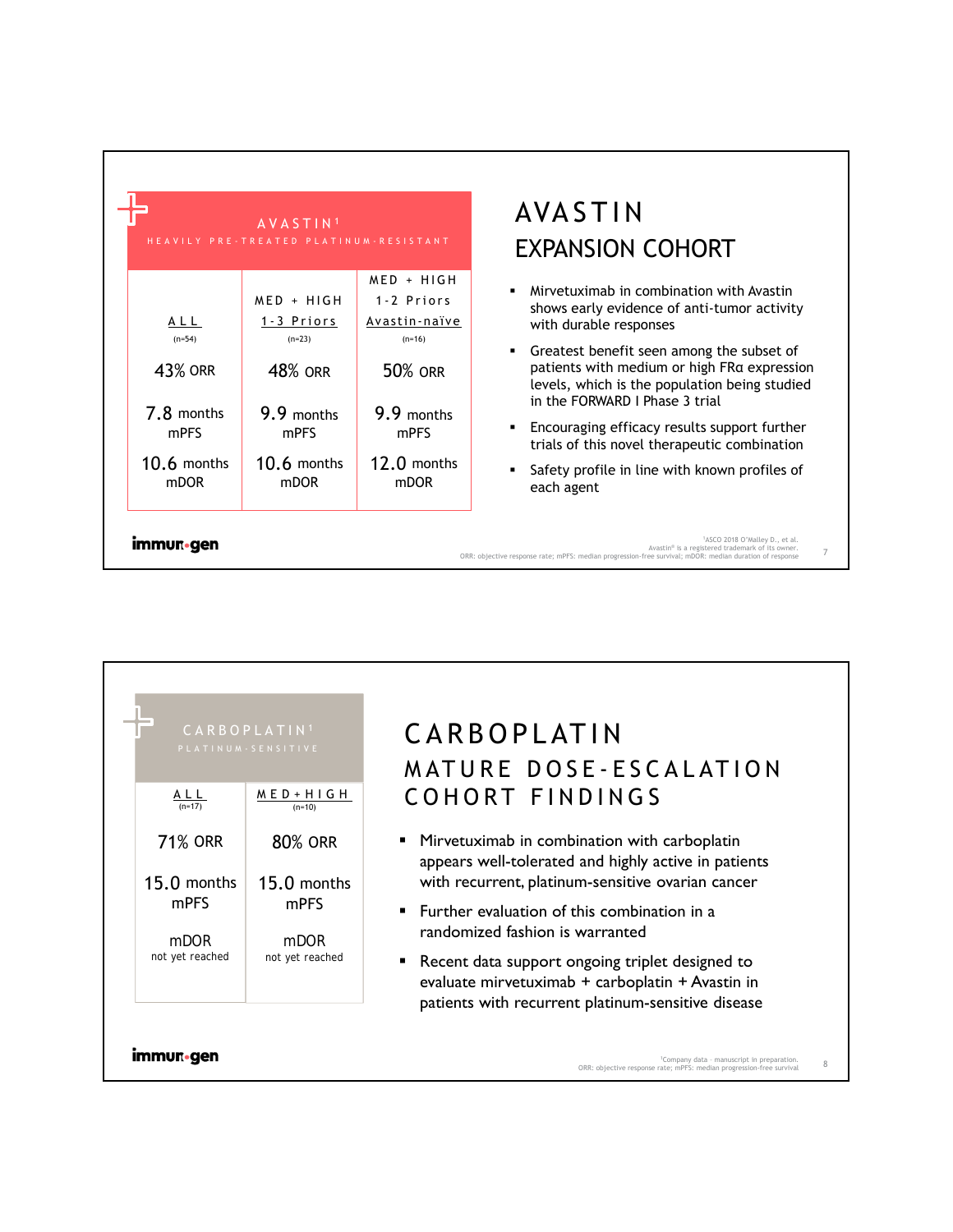| KEYTRUDA <sup>1</sup><br>PLATINUM - RESISTANT                                      |                                                                                       | <b>KEYTRUDA</b><br>DOSE ESCALATION COHORT                                                                                                                                                                                                                                                                                                                                                                                                                                                     |
|------------------------------------------------------------------------------------|---------------------------------------------------------------------------------------|-----------------------------------------------------------------------------------------------------------------------------------------------------------------------------------------------------------------------------------------------------------------------------------------------------------------------------------------------------------------------------------------------------------------------------------------------------------------------------------------------|
| ALL<br>$(n=14)$<br>43% ORR<br>5.2 months<br>mPFS<br>7.0 months<br>m <sub>DOR</sub> | $MED + HIGH$<br>$(n=8)$<br><b>63% ORR</b><br>8.6 months<br>mPFS<br>8.3 months<br>mDOR | Mirvetuximab in combination with Keytruda shows<br>٠<br>early evidence of anti-tumor activity with durable<br>responses and favorable tolerability profile<br>Greatest benefit seen among the subset of patients<br>$\mathbf{m}_{\mathrm{max}}$<br>with medium or high $FR\alpha$ expression levels,<br>which is the population being studied in the<br><b>FORWARD I Phase 3 trial</b><br><b>Expansion cohort completing enrollment, expect to</b><br>report initial findings later this year |
| <b>Immun</b> •gen                                                                  |                                                                                       | <sup>1</sup> SGO 2018 Matulonis U., et al.<br>Keytruda® is a registered trademark of its owner.<br>9<br>ORR: objective response rate; mPFS: median progression-free survival; mDOR: median duration of response                                                                                                                                                                                                                                                                               |